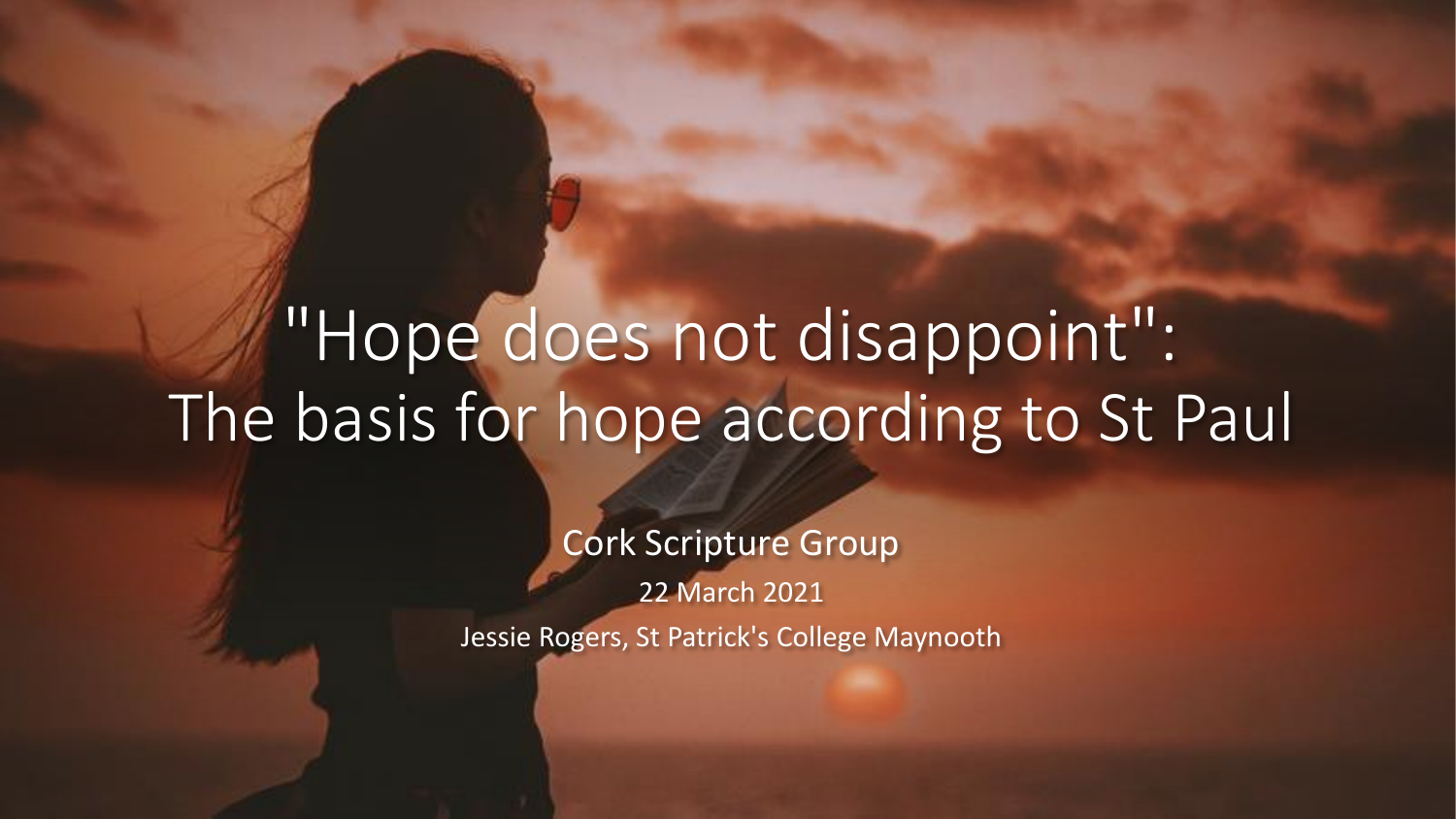### Reason for Hope

#### The future of the world is the glorious future that God creates

- Kingdom of God (Synoptics)
- Age to Come / Coming Age (St Paul)
- Eternal Life (John)

#### That future has already broken into the present

- Resurrection of Jesus
- Giving of the Spirit

#### God is faithful and able to do all that God has promised

These sufferings bring patience, as we know, and patience brings perseverance, and perseverance brings hope, and this hope is not deceptive, because the love of God has been poured into our hearts by the Holy Spirit which has been given us. (Rom 5:4-5 JB)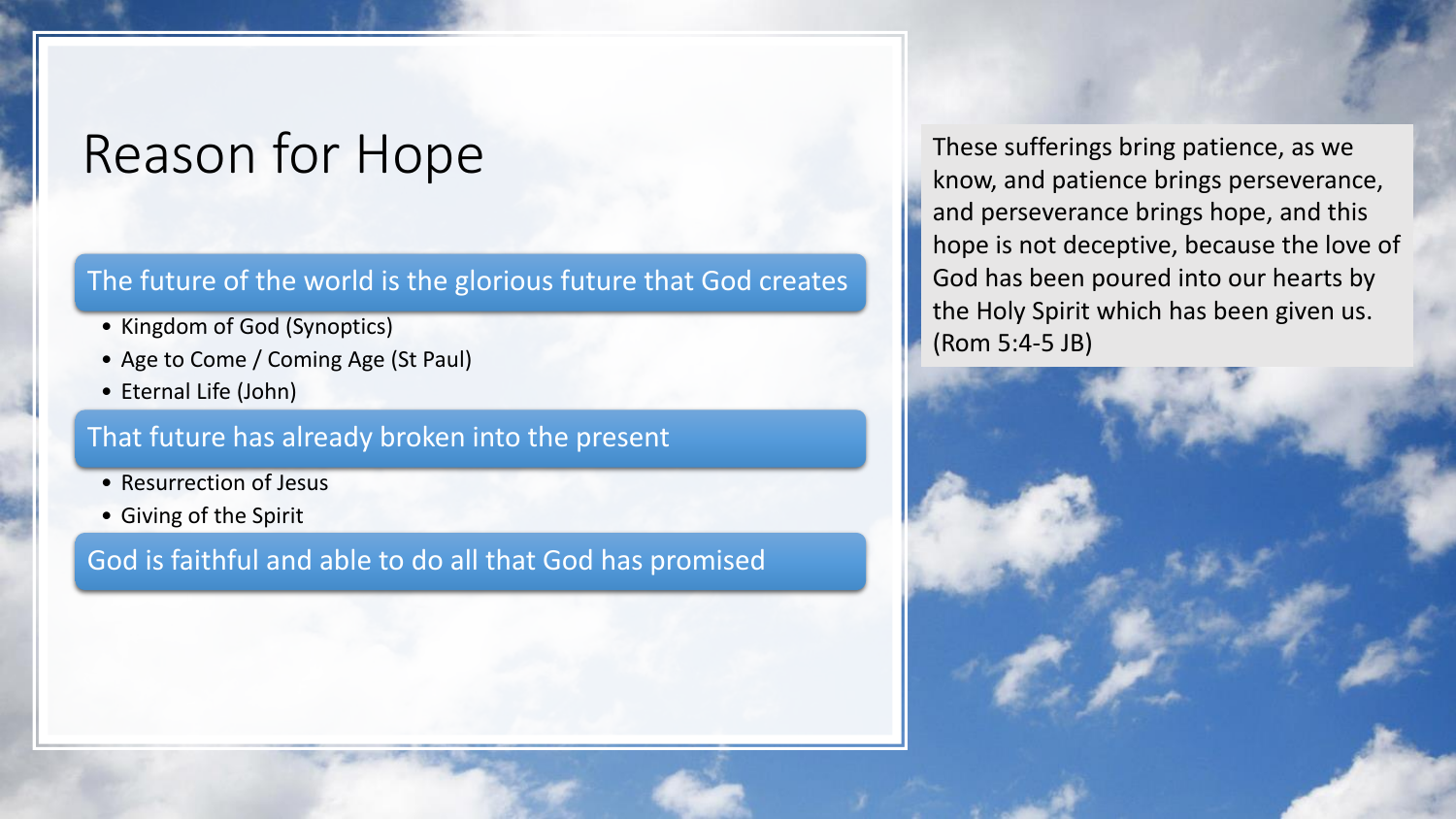### Understanding St Paul's Worldview

# A New Covenant Jew

An Apocalyptic Jew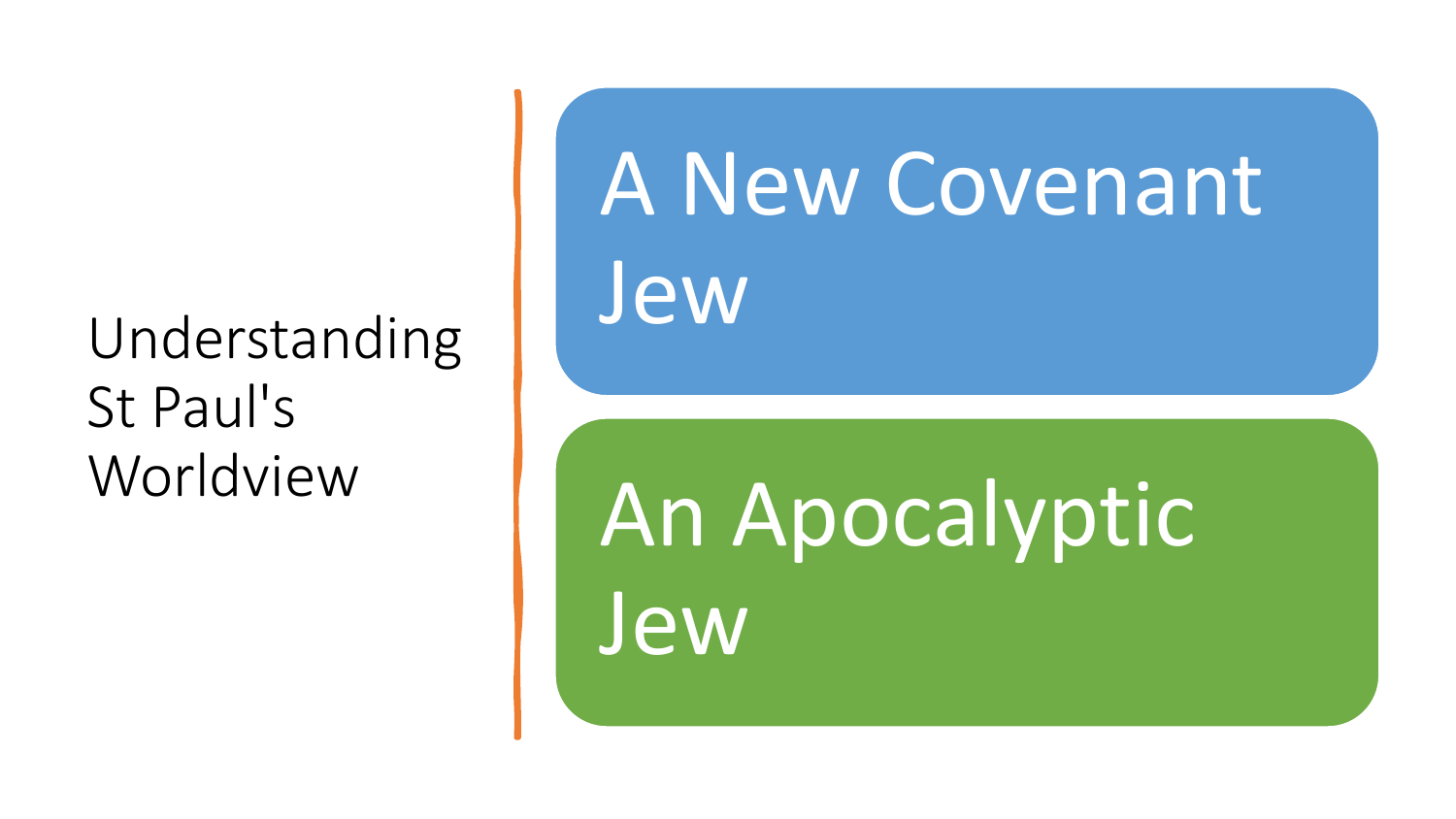### The New Covenant

#### **Jeremiah 31:31 -34**

The days are surely coming, says the LORD, when I will make a **new covenant** with the house of Israel and the house of Judah. It will not be like the covenant that I made with their ancestors when I took them by the hand to bring them out of the land of Egypt —a covenant that they broke, though I was their husband, says the LORD. But this is the covenant that I will make with the house of Israel after those days, says the LORD: **I will put my law within them, and I will write it on their hearts**; and I will be their God, and they shall be my people. No longer shall they teach one another, or say to each other, "Know the LORD," for they shall all know me, from the least of them to the greatest, says the LORD; for I will **forgive** their iniquity, and remember their sin no more

#### **Ezekiel 36:24 -28**

I will take you from the nations, and gather you from all the countries, and bring you into your own land. I will sprinkle clean water upon you, and you shall be clean from all your uncleannesses, and from all your idols I will cleanse you. A **new heart** I will give you, and a **new spirit** I will put within you; and I will remove from your body the heart of stone and give you a heart of flesh. **I will put my spirit within you**, and make you follow my statutes and be careful to observe my ordinances. Then you shall live in the land that I gave to your ancestors; and you shall be my people, and I will be your God .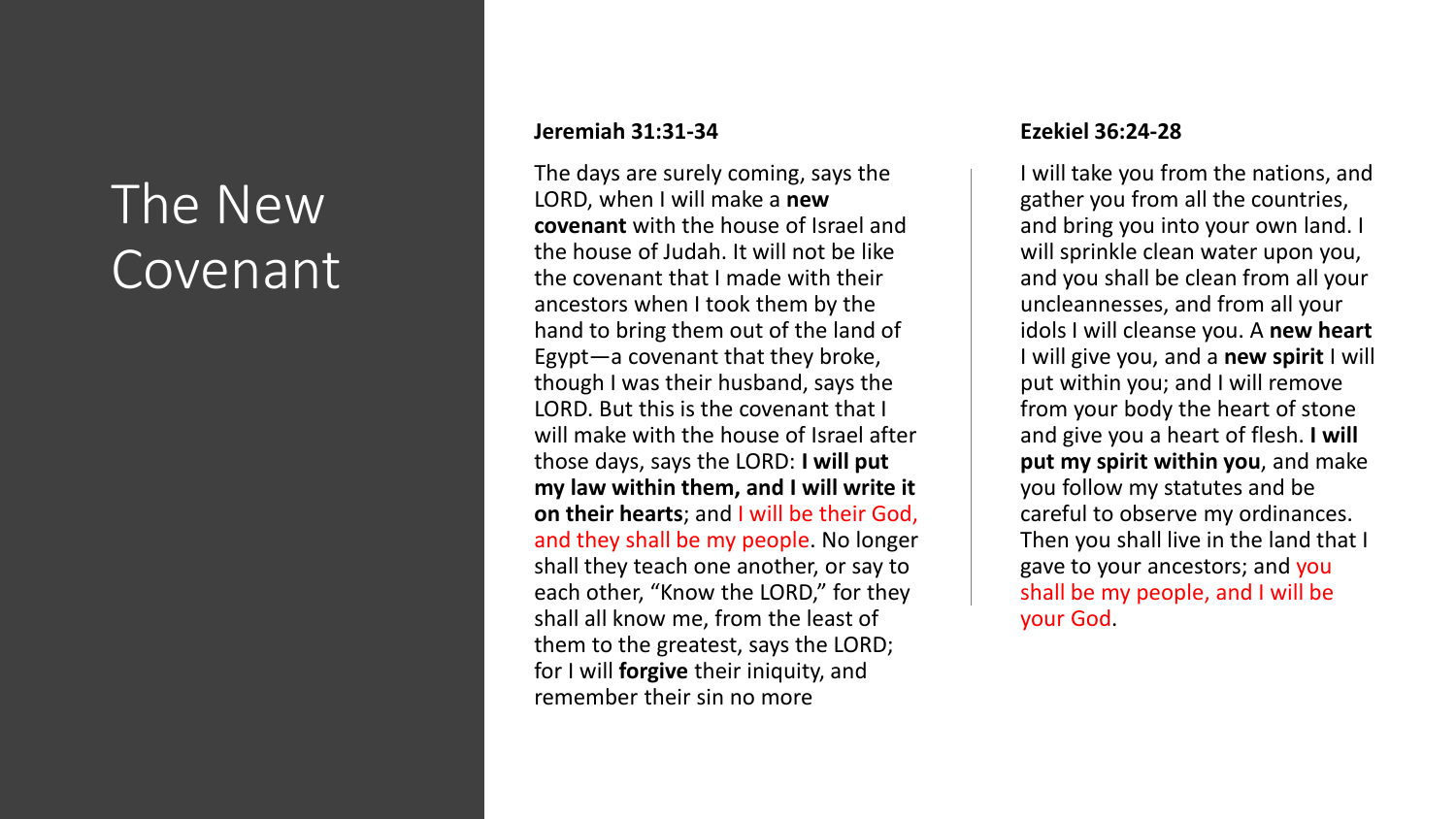## St Paul a New Covenant Jew

- God remains true to God's original purpose with, and promises to, Israel.
	- This included God's plan to bless all peoples.
- When sin means that the covenant isn't kept, God doesn't scrap it, but intervenes to 'make it work'. God does this by doing something surprising:
	- God makes peace with rebellious humanity through Jesus' death on the cross
	- God empowers people to fulfill the covenant ('love God and love neighbour') through the gift of the Spirit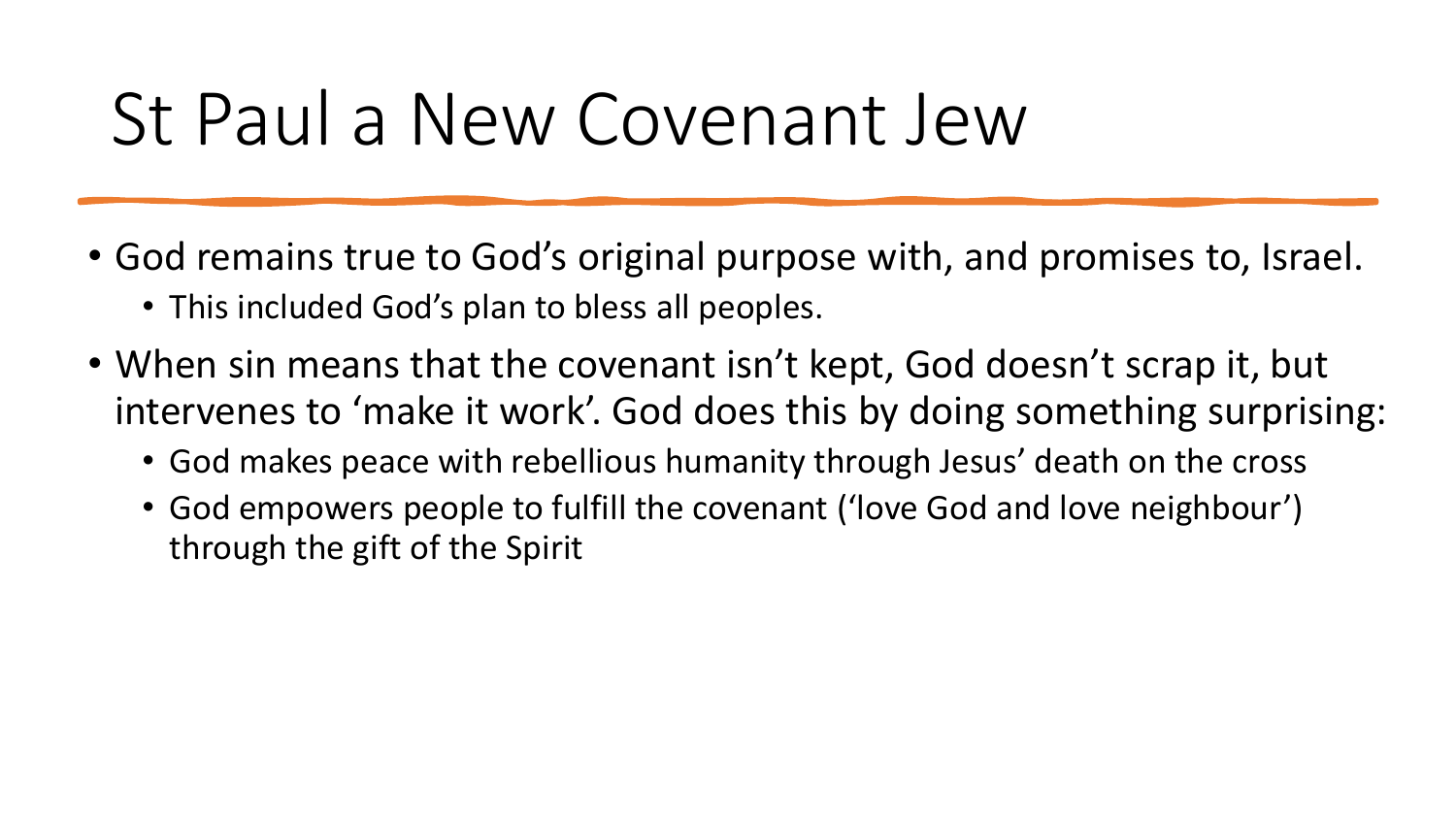# Jewish Apocalyptic Hope

Apocalyptic was a worldview found in a variety of Jewish groups, including the **Pharisees**

#### Beliefs:

- The cosmos is a battleground between good and evil.
	- Dualistic -light versus darkness
- God will supernaturally intervene to defeat the forces of evil
	- Day of the Lord
	- 'wrath of God'
- History divided into two ages –the present evil age and the glorious age to come.
	- The Glorious New Age (= Messianic Age) is ushered in by the resurrection of the righteous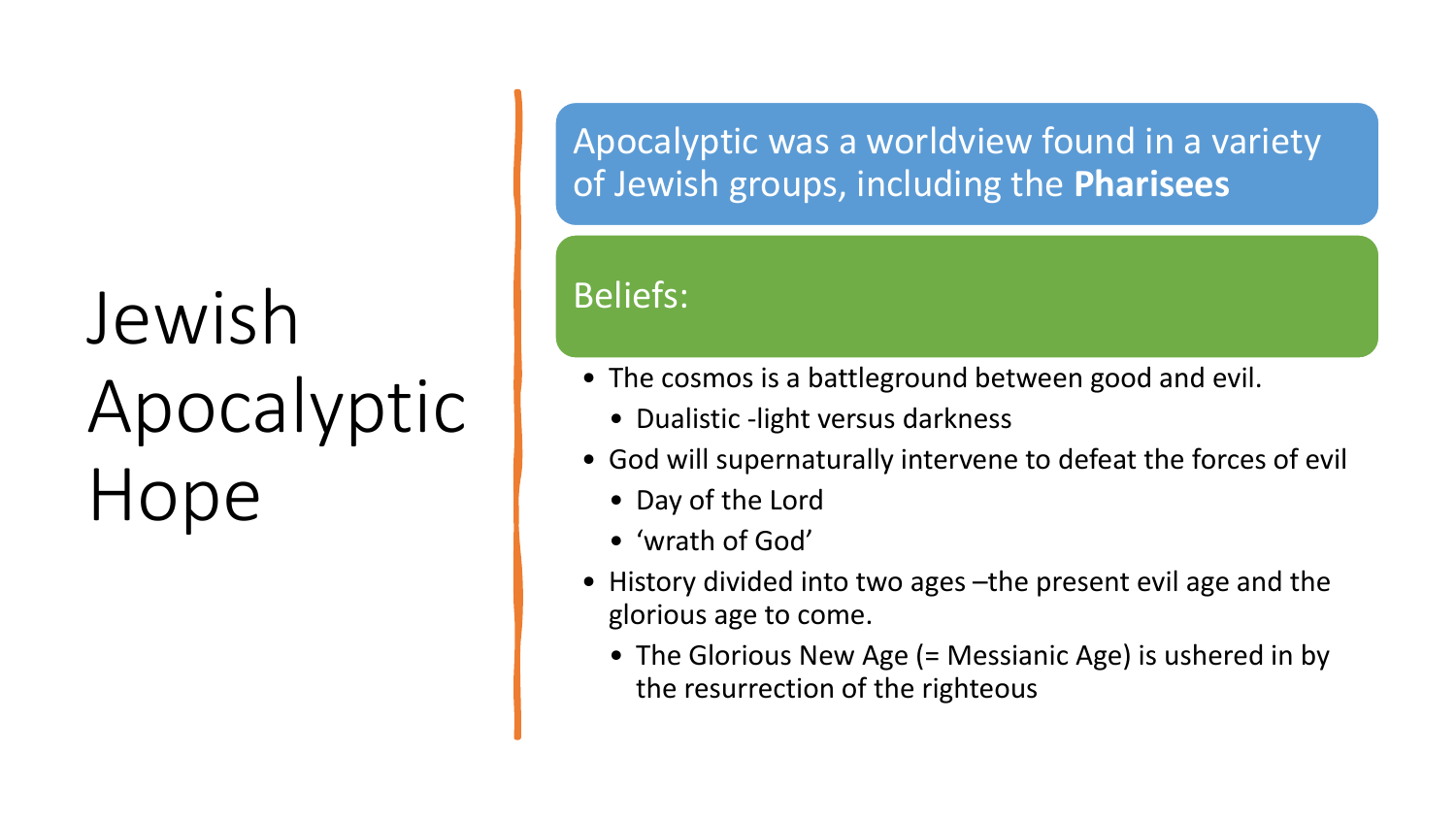# The Day of the Lord

#### **Eschatology: Old Testament Picture**



Eschatology: New Testament Picture (esp. Paul)

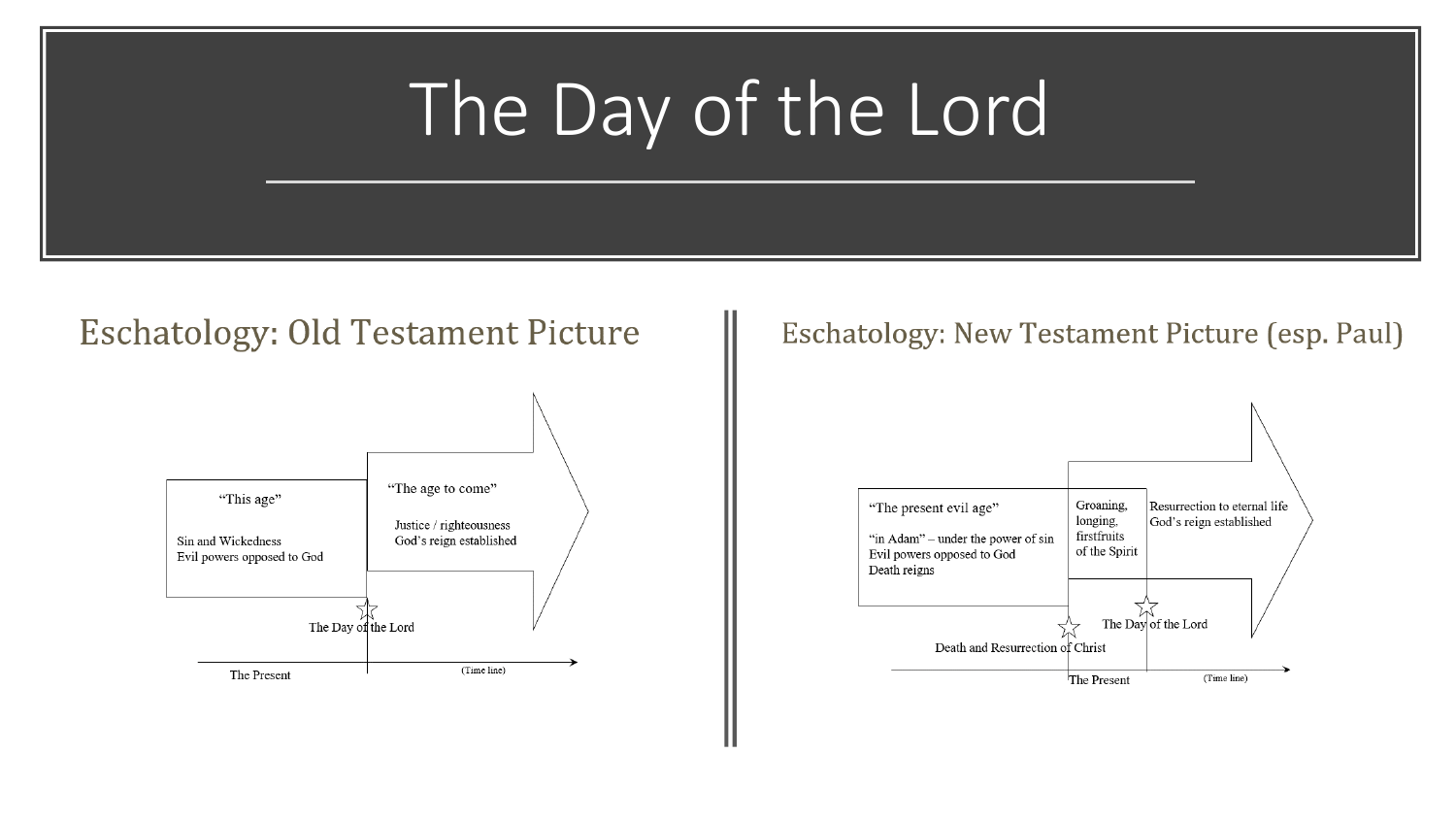# Pauline Eschatology

In the death, resurrection and exaltation of Jesus, God has already inaugurated the age to come or new creation, promised by the prophets.

The inaugurated new age currently overlaps with the present evil age.

In the not-too-distant future, God will act to end the present age and bring the age to come into its glorious fullness.

Now-and-not-yet: Believers are to be alert and to live in light of the reality of the present and coming new age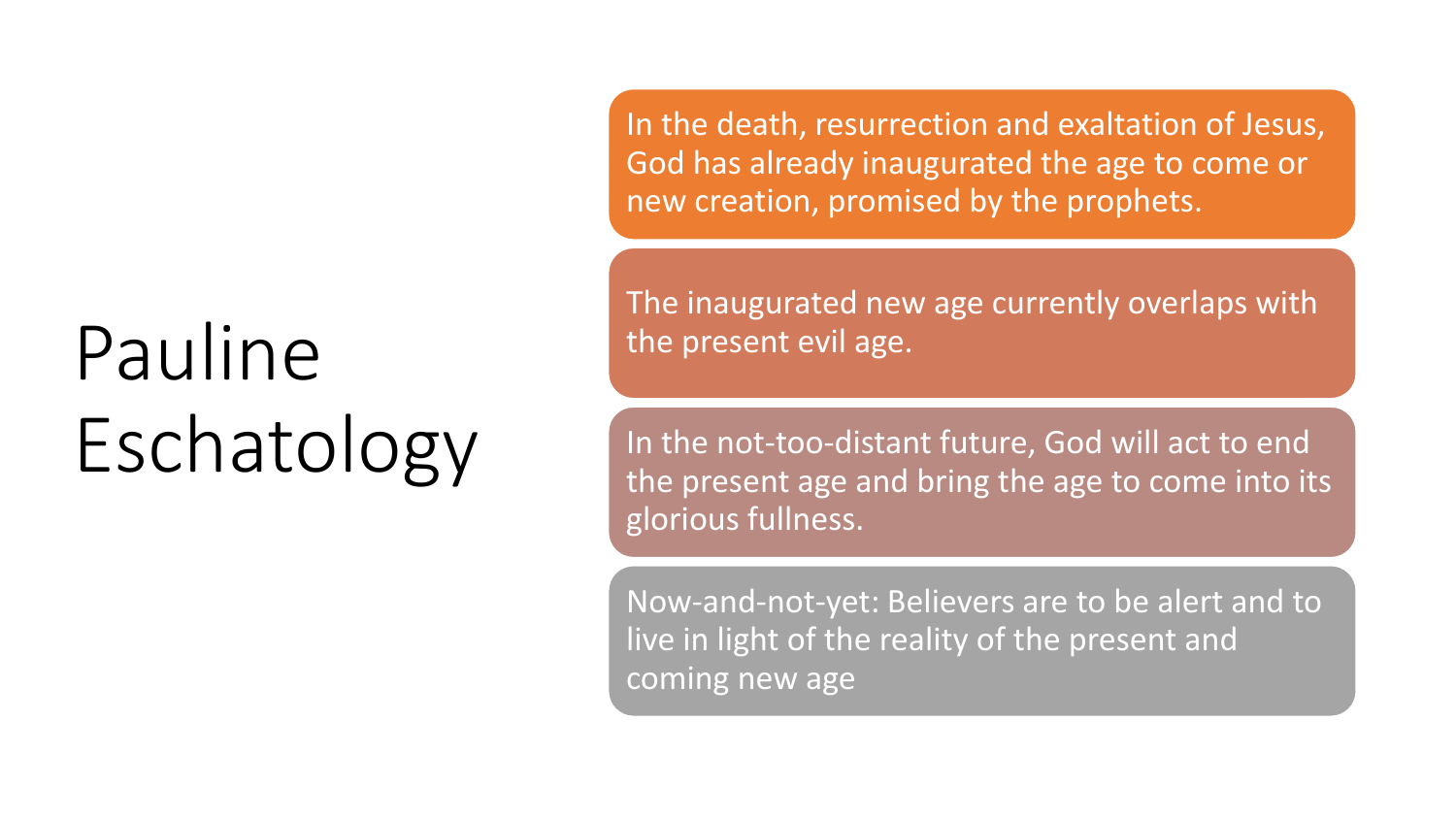# St Paul an apocalyptic Jew

#### **Philippians**

- I am confident of this, that the one who began a good work among you will bring it to completion by the day of Jesus Christ. (Phil 1:6)
- Do all things without murmuring and arguing, so that you may be blameless and innocent, children of God without blemish in the midst of a crooked and perverse generation, in which you shine like stars in the world. It is by your holding fast to the word of life that I can boast on the day of Christ that I did not run in vain or labor in vain. (Phil 2:14-16)
- But our citizenship is in heaven, and it is from there that we are expecting a Savior, the Lord Jesus Christ. He will transform the body of our humiliation that it may be conformed to the body of his glory, by the power that also enables him to make all things subject to himself. (Phil 3:20-21)

#### **1 Thessalonians**

- ... and how you turned to God from idols, to serve a living and true God, and to wait for his Son from heaven, whom he raised from the dead— Jesus, who rescues us from the wrath that is coming. (1 Thes 1:9-10)
- … for you are all children of light and children of the day; we are not of the night or of darkness. (1 Thes 5:5)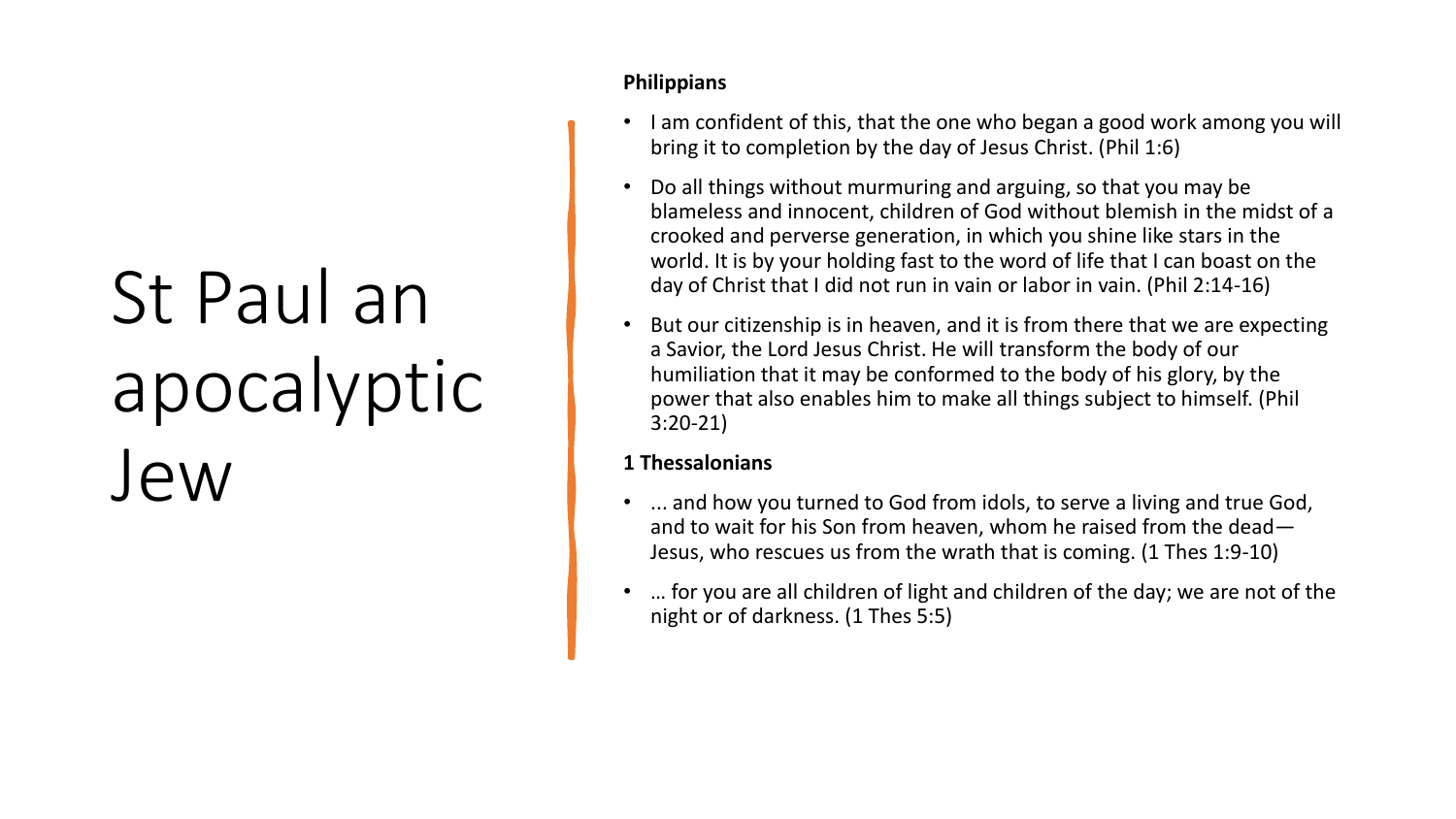# Romans 8:18-25

I consider that the sufferings of this present time are not worth comparing with the glory about to be revealed to us. For the creation waits with eager longing for the revealing of the children of God; for the creation was subjected to futility, not of its own will but by the will of the one who subjected it, in hope that the creation itself will be set free from its bondage to decay and will obtain the freedom of the glory of the children of God. We know that the whole creation has been groaning in labor pains until now; and not only the creation, but we ourselves, who have the first fruits of the Spirit, groan inwardly while we wait for adoption, the redemption of our bodies. For in hope we were saved. Now hope that is seen is not hope. For who hopes for what is seen? But if we hope for what we do not see, we wait for it with *patience*.

- Present age and the glorious age to come
- Looking forward to resurrection
- Already have the Spirit